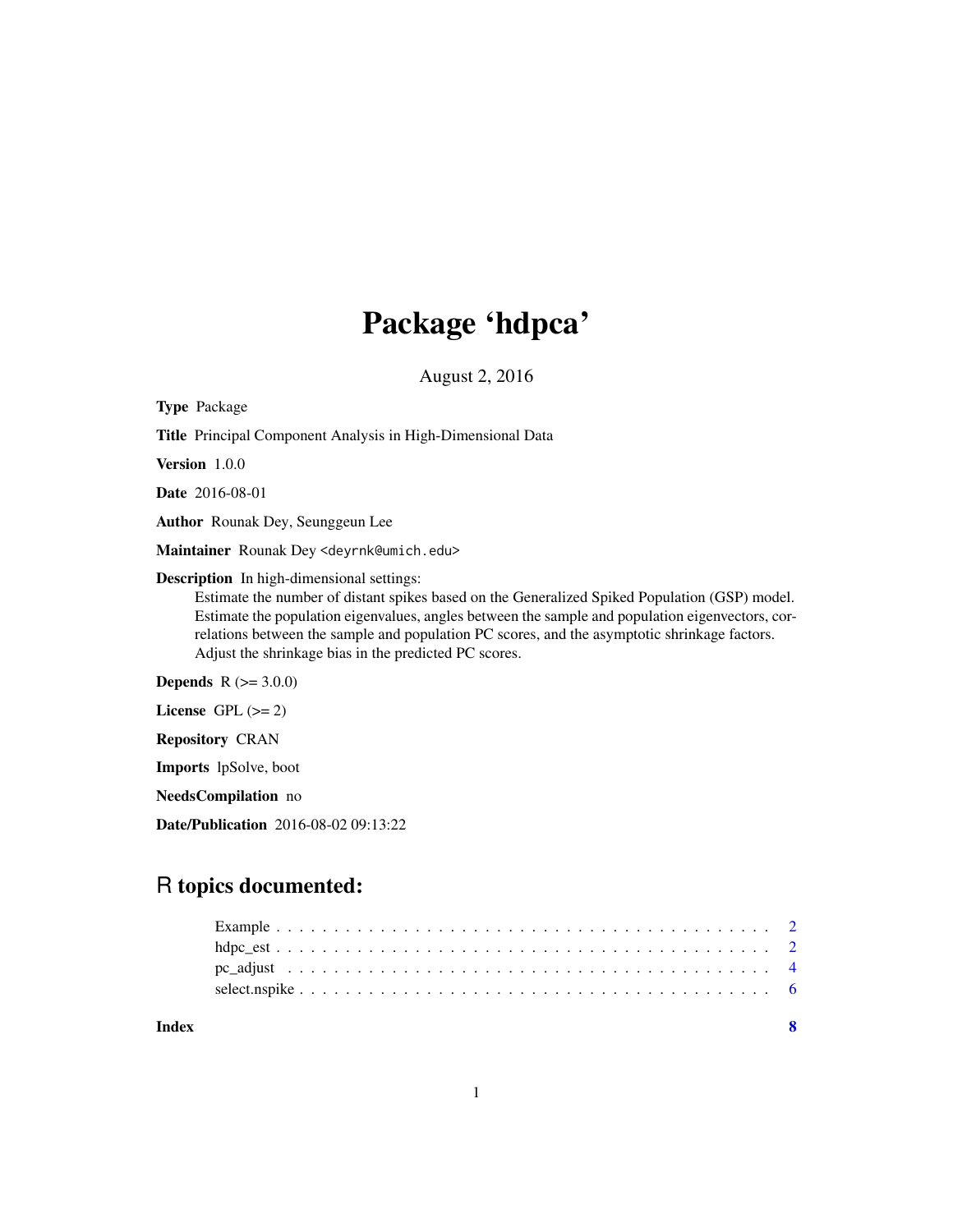#### <span id="page-1-0"></span>**Description**

The example dataset is from the Hapmap Phase III project (<http://hapmap.ncbi.nlm.nih.gov/>). Our training sample consisted of unrelated individuals from two different populations: a) Utah residents with Northern and Western European ancestry (CEU), and b) Toscans in Italy (TSI). We present the eigenvalues and PC scores obtained from performing PCA on the SNPs on chromosome 7.

#### Format

This example dataset has the following objects:

train.eval Sample eigenvalues of the training sample.

trainscore PC scores of the training sample. This has PC1 and PC2 scores for 198 observations.

- testscore We obtained the predicted scores by leaving one observation out at a time, applying PCA to the rest of the data and then predicting the PC score of the left out observation. This has PC1 and PC2 scores of 198 observations.
- n Number of observations in the training set = 198.
- p Number of SNPs on chromosome 7.

#### <span id="page-1-1"></span>hdpc\_est *High-dimensional PCA estimation*

#### Description

Estimates the population eigenvalues, angles between the sample and population eigenvectors, correlations between the sample and population PC scores, and the asymptotic shrinkage factors. Three different estimation methods can be used.

#### Usage

```
hdpc_est(samp.eval, p, n, method = c("d.gsp", "l.gsp", "osp"),
n.spikes, n.spikes.max, n.spikes.out, nonspikes.out = FALSE)
```
#### Arguments

| samp.eval | Numeric vector containing the sample eigenvalues. The vector must have di-<br>mension n or n-1, it may be unordered. |  |  |
|-----------|----------------------------------------------------------------------------------------------------------------------|--|--|
|           | The number of features.                                                                                              |  |  |
|           | The number of samples.                                                                                               |  |  |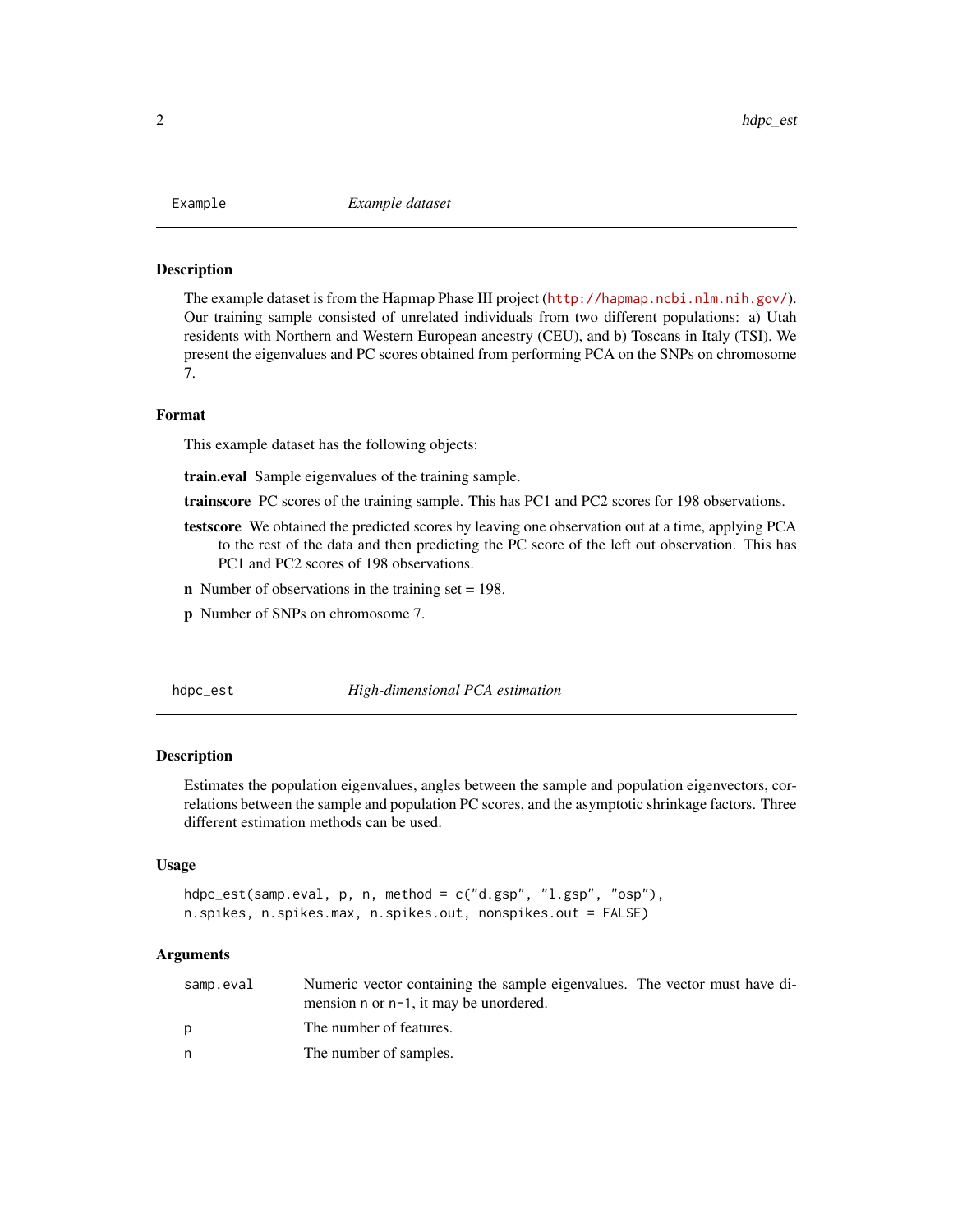<span id="page-2-0"></span>hdpc\_est 3

| method        | String specifying the estimation method. Possible values are "d.gsp" (default), "l.gsp"<br>and "osp".                                                                  |
|---------------|------------------------------------------------------------------------------------------------------------------------------------------------------------------------|
| n.spikes      | Number of distant spikes in the population (Optional).                                                                                                                 |
| n.spikes.max  | Upper bound of the number of distant spikes in the population. Optional, but<br>needed if n. spikes is not specified. Ignored if n. spikes is specified.               |
| n.spikes.out  | Number of distant spikes to be returned in the output (Optional). If not specified,<br>all the estimated distant spikes are returned.                                  |
| nonspikes.out | Logical. If TRUE and method="1.gsp", the estimated set of non-spikes are re-<br>turned. If TRUE and method="osp", the estimated value of the non-spike is<br>returned. |

#### Details

The different choices for method are:

- "d.gsp": d-estimation method based on the Generalized Spiked Population (GSP) model.
- "l.gsp":  $\lambda$ -estimation method based on the GSP model.
- "osp": Estimation method based on the Ordinary Spiked Population (OSP) model.

At least one of n.spikes and n.spikes.max must be provided. If n.spikes is provided then n.spikes.max is ignored, else n.spikes.max is used to find out the number of distant spikes using [select.nspike](#page-5-1).

The argument nonspikes.out is ignored if method="d.gsp".

#### Value

| spikes       | An array of estimated distant spikes. If n. spikes. out is specified, only largest<br>n. spikes. out many eigenvalues are returned.                                                                                                                                                                                                                             |
|--------------|-----------------------------------------------------------------------------------------------------------------------------------------------------------------------------------------------------------------------------------------------------------------------------------------------------------------------------------------------------------------|
| n.spikes     | Number of distant spikes. If n. spikes is not provided, then the estimated value<br>is returned.                                                                                                                                                                                                                                                                |
| angles       | An array of estimated cosines of angles between the sample and population<br>eigenvectors corresponding to the distant spikes. The $k^{th}$ element of the array is<br>the estimated cosine of the angle between $k^{th}$ sample and population eigenvec-<br>tors. If n. spikes. out is specified, only first n. spikes. out many cos(angle)-s<br>are returned. |
| correlations | An array of estimated correlations between the sample and population PC scores<br>corresponding to the distant spikes. The $k^{th}$ element of the array is the estimated<br>correlation between $k^{th}$ sample and population PC scores. If n. spikes, out is<br>specified, only first n. spikes. out many correlations are returned.                         |
| shrinkage    | An array of estimated asymptotic shrinkage factors corresponding to the distant<br>spikes. If n. spikes. out is specified, only first n. spikes. out many shrinkage<br>factors are returned.                                                                                                                                                                    |
| nonspikes    | If nonspikes out=TRUE, estimated non-spikes are returned. If $\lambda$ -estimation<br>method is used then this is a numeric vector of length p-n.spikes. If OSP<br>model based method is used then this is a scalar number.                                                                                                                                     |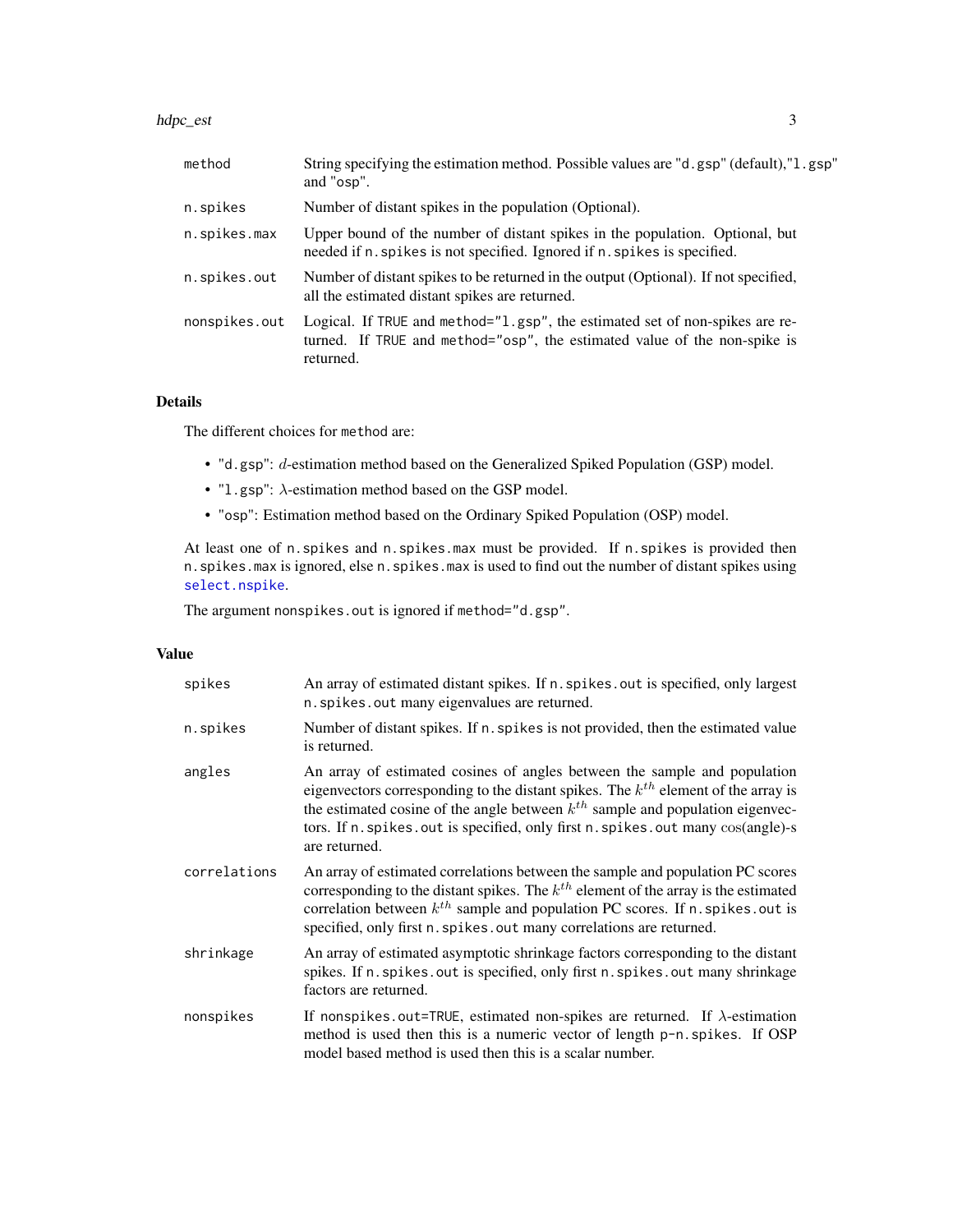#### <span id="page-3-0"></span>Author(s)

Rounak Dey, <deyrnk@umich.edu>

#### References

Dey, R. and Lee, S. (2016). *Asymptotic properties of Principal Component Analysis and shrinkagebias adjustment under the Generalized Spiked Population model.* arXiv:1607.08647

#### See Also

[select.nspike](#page-5-1)[,pc\\_adjust](#page-3-1)

#### Examples

data(Example) #n = 198, p = 75435 for this data

```
####################################################
```

```
## Not run:
m<-select.nspike(train.eval,p,n,n.spikes.max=10,evals.out=FALSE)$n.spikes
out<-hdpc_est(train.eval, p, n, method = "d.gsp",
n.spikes=m, n.spikes.out=2, nonspikes.out = FALSE) #Output 2 spikes, no non-spike
```
out<-hdpc\_est(train.eval, p, n, method = "l.gsp", n.spikes=m, nonspikes.out = FALSE) #Output m many spikes, no non-spike

```
out<-hdpc_est(train.eval, p, n, method = "l.gsp",
n.spikes.max=10, nonspikes.out = TRUE) #Output all eigenvalues
```

```
out<-hdpc_est(train.eval, p, n, method = "osp",
n.spikes=m, n.spikes.out=2, nonspikes.out = TRUE) #Output m many spikes, no non-spike
```
## End(Not run)

<span id="page-3-1"></span>pc\_adjust *Adjusting shrinkage in PC scores*

#### Description

Adjusts the shrinkage bias in the predicted PC scores based on the estimated shrinkage factors.

#### Usage

```
pc_adjust(train.eval, p, n, test.scores, method = c("d.gsp", "l.gsp", "osp"),
n.spikes, n.spikes.max)
```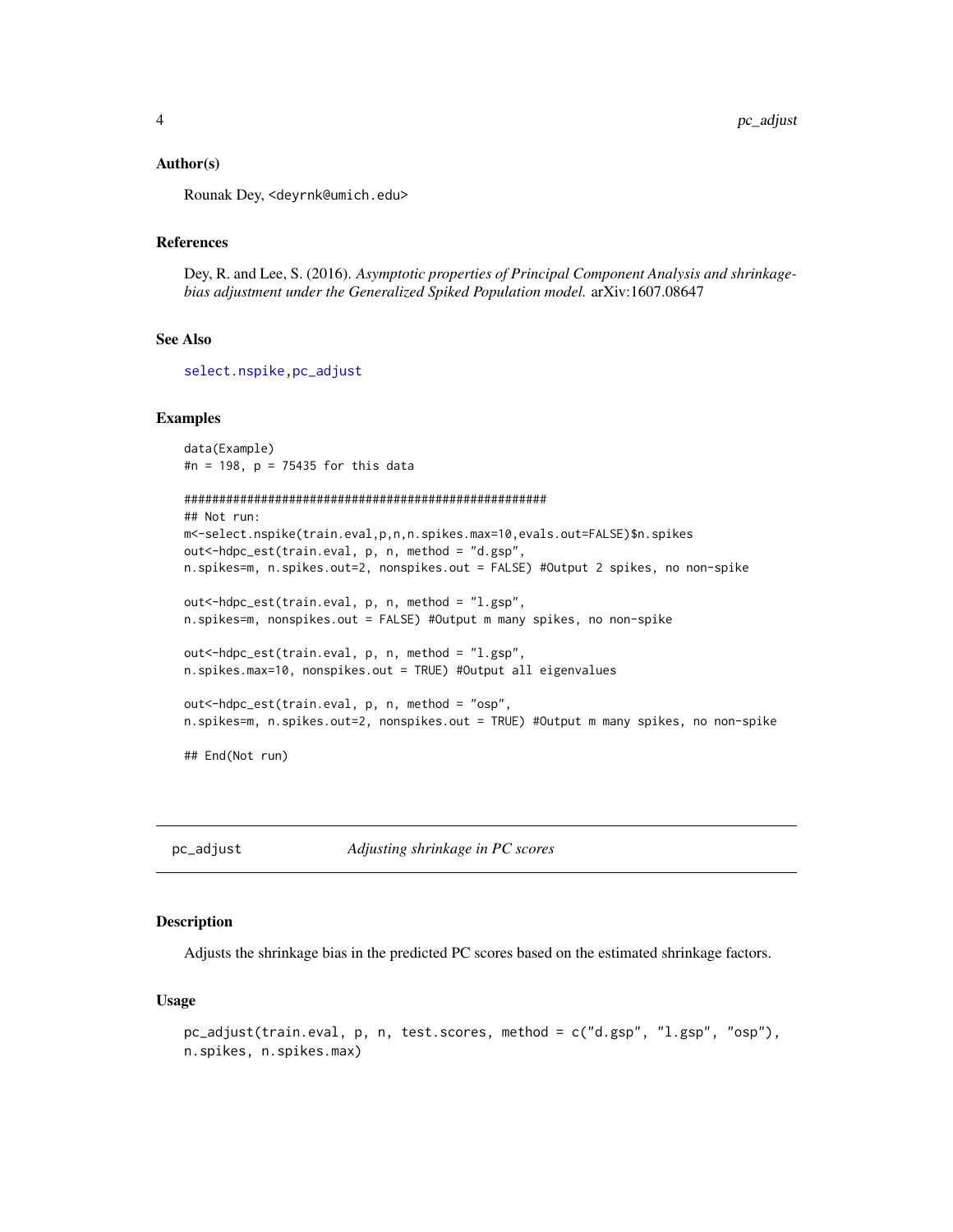#### <span id="page-4-0"></span> $pc\_adjust$  5

#### Arguments

| train.eval   | Numeric vector containing the sample eigenvalues. The vector must have di-<br>mension n or n-1, it may be unordered.                                     |
|--------------|----------------------------------------------------------------------------------------------------------------------------------------------------------|
| p            | The number of features.                                                                                                                                  |
| n            | The number of training samples.                                                                                                                          |
| test.scores  | An $m \times k$ matrix or data frame containing the first k predicted PC scores of m<br>many test samples.                                               |
| method       | String specifying the estimation method. Possible values are "d.gsp" (default), "l.gsp"<br>and "osp".                                                    |
| n.spikes     | Number of distant spikes in the population (Optional).                                                                                                   |
| n.spikes.max | Upper bound of the number of distant spikes in the population. Optional, but<br>needed if n. spikes is not specified. Ignored if n. spikes is specified. |

#### Details

The different choices for method are:

- "d.gsp": d-estimation method based on the Generalized Spiked Population (GSP) model.
- "l.gsp": λ-estimation method based on the GSP model.
- "osp": Estimation method based on the Ordinary Spiked Population (OSP) model.

The  $(i, j)^{th}$  element of test. scores should denote the  $j^{th}$  predicted PC score for the  $i^{th}$  subject in the test sample.

At least one of n.spikes and n.spikes.max must be provided. If n.spikes is provided then n.spikes.max is ignored, else n.spikes.max is used to find out the number of distant spikes using [select.nspike](#page-5-1).

The argument nonspikes.out is ignored if method="d.gsp" or "osp".

#### Value

A matrix containing the bias-adjusted PC scores. The dimension of the matrix is the same as the dimension of test.scores.

A printed message shows the number of top PCs that were adjusted for shrinkage bias.

#### Author(s)

Rounak Dey, <deyrnk@umich.edu>

#### References

Dey, R. and Lee, S. (2016). *Asymptotic properties of Principal Component Analysis and shrinkagebias adjustment under the Generalized Spiked Population model.* arXiv:1607.08647

#### See Also

[hdpc\\_est](#page-1-1)[,select.nspike](#page-5-1)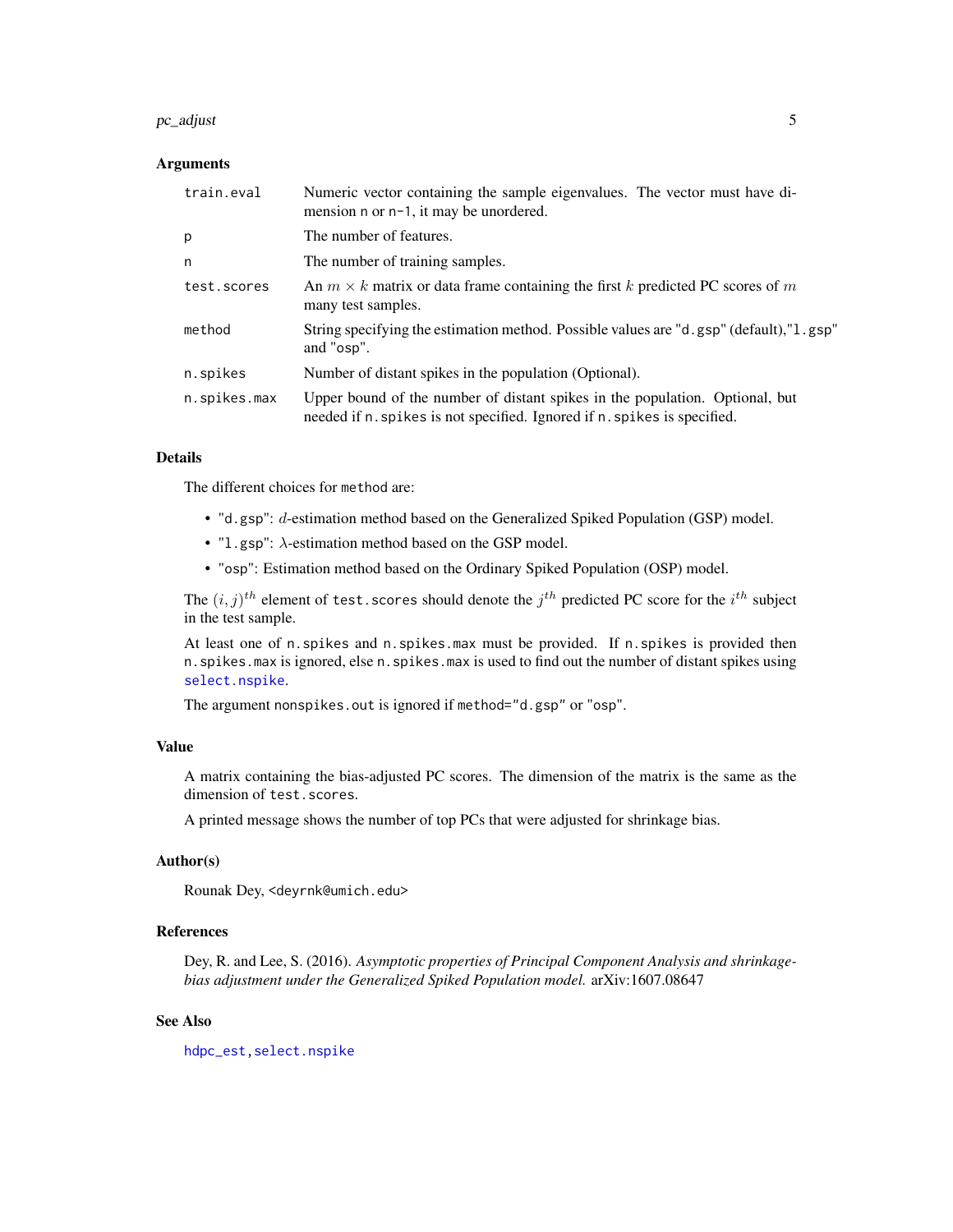#### Examples

```
data(Example)
#n = 198, p = 75435 for this data
####################################################
## Not run:
#First estimate the number of spikes and then adjust test scores based on that
m<-select.nspike(train.eval,p,n,n.spikes.max=10,evals.out=FALSE)$n.spikes
score.adj.o1<-pc_adjust(train.eval,p,n,testscore,method="osp",n.spikes=m)
score.adj.d1<-pc_adjust(train.eval,p,n,testscore,method="d.gsp",n.spikes=m)
score.adj.l1<-pc_adjust(train.eval,p,n,testscore,method="l.gsp",n.spikes=m)
#Or you can provide an upper bound n.spikes.max
score.adj.o2<-pc_adjust(train.eval,p,n,testscore,method="osp",n.spikes.max=10)
score.adj.d2<-pc_adjust(train.eval,p,n,testscore,method="d.gsp",n.spikes.max=10)
score.adj.l2<-pc_adjust(train.eval,p,n,testscore,method="l.gsp",n.spikes.max=10)
#Plot the training score, test score, and adjusted scores
plot(trainscore,pch=19)
points(testscore,col='blue',pch=19)
points(score.adj.o1,col='red',pch=19)
points(score.adj.d2,col='green',pch=19)
```
## End(Not run)

<span id="page-5-1"></span>

| <b>Finding Distant Spikes</b> |
|-------------------------------|
|                               |

#### Description

Estimates the number of distant spikes in the population based on the Generalized Spiked Population model. A finite upper bound (n.spikes.max) of the number of distant spikes must be provided.

#### Usage

```
select.nspike(samp.eval, p, n, n.spikes.max, evals.out = FALSE)
```
#### Arguments

| samp.eval    | Numeric vector containing the sample eigenvalues. The vector must have di-<br>mension n or n-1, it may be unordered. |
|--------------|----------------------------------------------------------------------------------------------------------------------|
| p            | The number of features.                                                                                              |
| n            | The number of samples.                                                                                               |
| n.spikes.max | Upper bound of the number of distant spikes in the population.                                                       |
| evals.out    | Logical. If TRUE, the estimated spikes and non-spikes are returned.                                                  |

<span id="page-5-0"></span>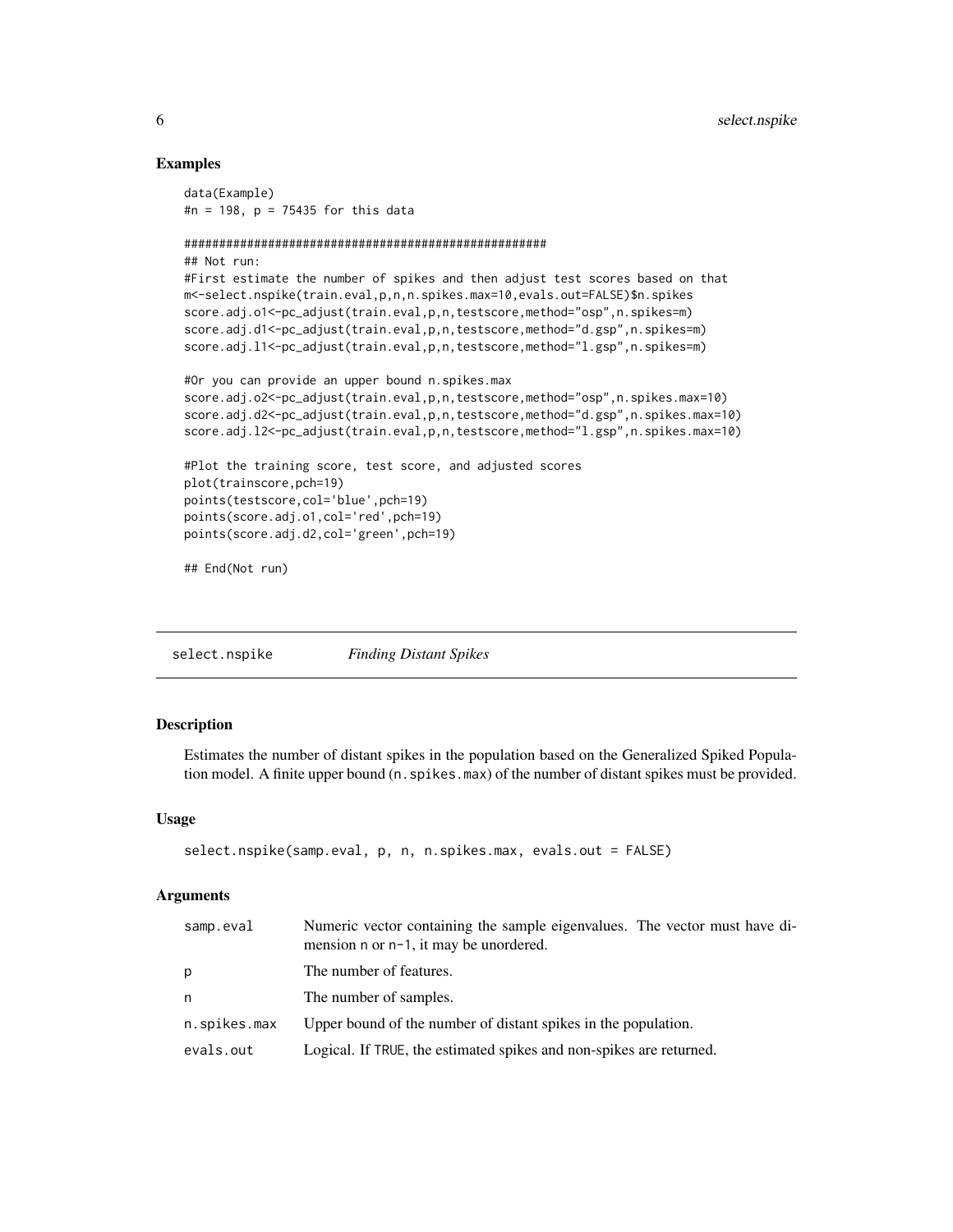#### <span id="page-6-0"></span>select.nspike 7

#### Details

The function searches between 0 and n.spikes.max to find out the number of distant spikes in the population. It also estimates both non-spiked and spiked eigenvalues based on the  $\lambda$ -estimation method.

#### Value

| n.spikes  | Estimated number of distant spikes.                        |
|-----------|------------------------------------------------------------|
| spikes    | If evals, out=TRUE, estimated distant spikes are returned. |
| nonspikes | If evals, out=TRUE, estimated non-spikes are returned.     |

#### Author(s)

Rounak Dey, <deyrnk@umich.edu>

#### References

Dey, R. and Lee, S. (2016). *Asymptotic properties of Principal Component Analysis and shrinkagebias adjustment under the Generalized Spiked Population model.* arXiv:1607.08647

#### See Also

[hdpc\\_est](#page-1-1)[,pc\\_adjust](#page-3-1)

#### Examples

data(Example) #n = 198, p = 75435 for this data

#### ####################################################

## Not run: #If you just want the estimated number of spikes select.nspike(train.eval,p,n,n.spikes.max=10,evals.out=FALSE)

#If you want the estimated spikes and non-spikes out<-select.nspike(train.eval,p,n,n.spikes.max=10,evals.out=TRUE)

## End(Not run)